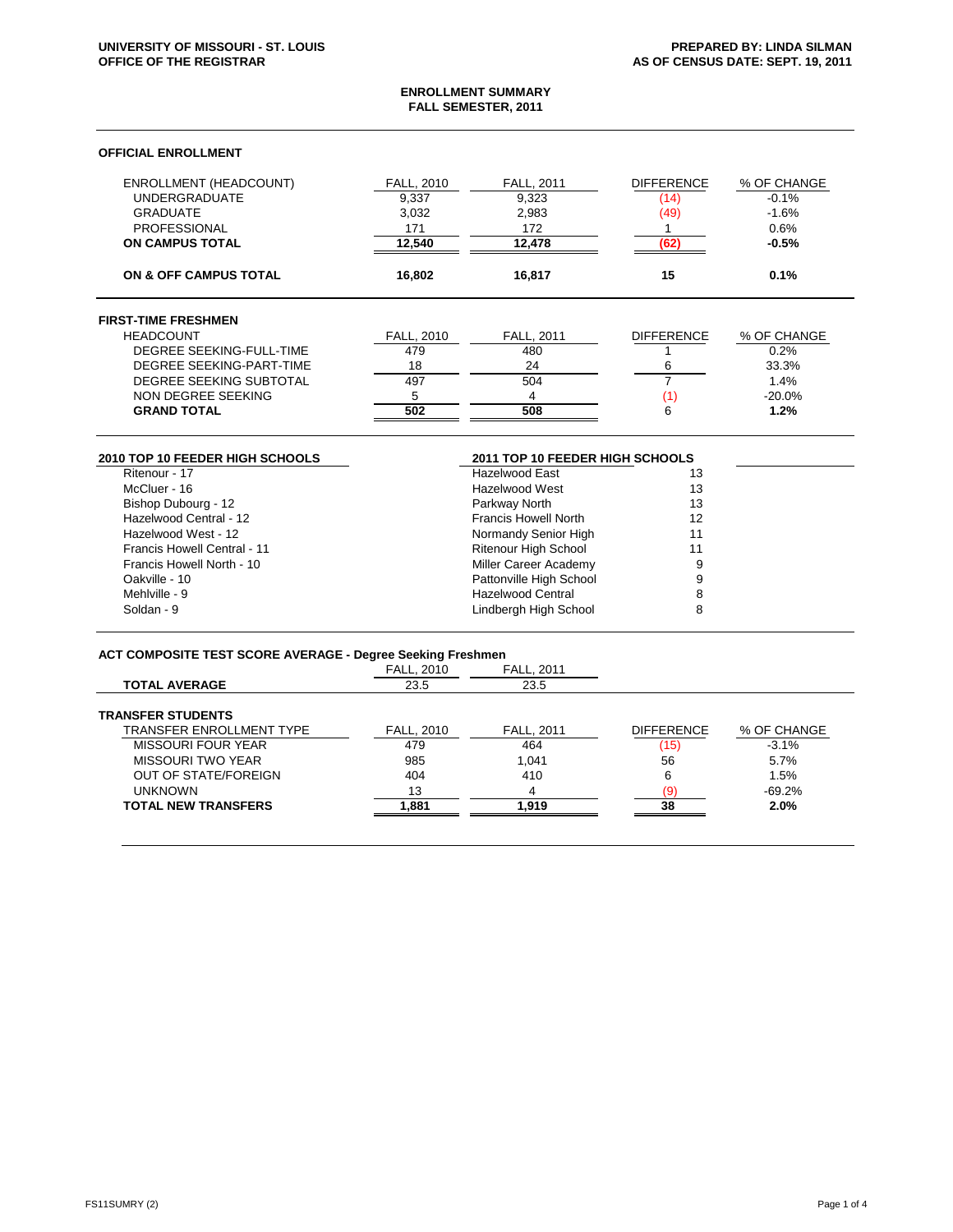#### **ENROLLMENT SUMMARY FALL SEMESTER, 2011**

### **GRADUATE STUDENTS**

| <b>ENROLLMENT HEADCOUNT</b> | FALL. 2010 | <b>FALL, 2011</b> | <b>DIFFERENCE</b> | % OF CHANGE |
|-----------------------------|------------|-------------------|-------------------|-------------|
| <b>MASTERS</b>              | 2,424      | 2,337             | (87               | $-3.6%$     |
| ED SPECIALIST               | 47         | 75                | 28                | 37.3%       |
| <b>DOCTORAL</b>             | 561        | 571               |                   | .8%         |
| <b>TOTAL</b>                | 3.032      | 2.983             |                   | $-1.6%$     |

#### **RE-ADMITS AND CONTINUING STUDENTS**

| <b>ENROLLMENT</b> | FALL.<br>2010 | 2011<br>FALL. | DIFFERENCE     | % OF CHANGE    |
|-------------------|---------------|---------------|----------------|----------------|
| <b>RE-ADMITS</b>  | 628           | 659           | 2 <sup>4</sup> | 4.9%           |
| <b>CONTINUING</b> | 8.707         | 8.610         | (97            | $1.1\%$<br>- 1 |

Starting FS2004 students are no longer required to fill out a re-enroll form if they have attended within the last year.

## **MINORITY ENROLLMENT**

| <b>ENROLLMENT</b><br><b>TOTAL MINORITY</b><br>MINORITY % OF KNOWN ETHNIC | FALL, 2010<br>3,533 | <b>FALL, 2011</b><br>3,662 | <b>DIFFERENCE</b><br>129 | % OF CHANGE<br>3.7% |
|--------------------------------------------------------------------------|---------------------|----------------------------|--------------------------|---------------------|
| <b>ENROLLMENT</b>                                                        | 32.20%              | 31.81%                     |                          | $-0.39%$            |
| NON-RESIDENT ALIEN                                                       | 556                 | 583                        | 27                       | 4.9%                |
| AFRICAN AMERICAN<br>AFRICAN AMERICAN % KNOWN                             | 2,306               | 2,357                      | 51                       | 2.2%                |
| <b>ETHNIC ENROLLMENT</b>                                                 | 20.03%              | 20.05%                     |                          | 0.02%               |
| AMERICAN INDIAN                                                          | 41                  | 39                         | (2)                      | $-4.9%$             |
| <b>HISPANIC</b>                                                          | 250                 | 270                        | 20                       | 8.0%                |
| <b>WHITE</b>                                                             | 7,762               | 7,727                      | (35)                     | $-0.5%$             |
| ASIAN/PACIFIC ISLANDER                                                   | 380                 | 413                        | 33                       | 8.7%                |
| <b>MULTIPLE ETHNICITIES*</b><br>*new reporting category as of FS2010     | 76                  | 123                        | 47                       | 61.8%               |

# **GENDER ENROLLMENT**

| <b>WOMEN</b>                 | FALL, 2010        | FALL, 2011 | <b>DIFFERENCE</b> | % OF CHANGE |
|------------------------------|-------------------|------------|-------------------|-------------|
| <b>UNDERGRADUATE</b>         | 5,343             | 5,338      | (5)               | $-0.1%$     |
| <b>GRADUATE</b>              | 1,967             | 1,957      | (10)              | $-0.5%$     |
| <b>PROFESSIONAL</b>          | 101               | 105        | 4                 | 4.0%        |
| <b>TOTAL</b>                 | 7,411             | 7,400      | (11)              | $-0.1%$     |
|                              |                   |            |                   |             |
| <b>MEN</b>                   | FALL, 2010        | FALL, 2011 | <b>DIFFERENCE</b> | % OF CHANGE |
| <b>UNDERGRADUATE</b>         | 3,994             | 3,985      | (9)               | $-0.2%$     |
| <b>GRADUATE</b>              | 1,065             | 1,026      | (39)              | $-3.7%$     |
| <b>PROFESSIONAL</b>          | 70                | 67         | (3)               | $-4.3%$     |
| <b>TOTAL</b>                 | 5,129             | 5,078      | (51)              | $-1.0%$     |
|                              |                   |            |                   |             |
| <b>TOTAL WOMEN &amp; MEN</b> | <b>FALL, 2010</b> | FALL, 2011 | <b>DIFFERENCE</b> | % OF CHANGE |
| <b>UNDERGRADUATE</b>         | 9,337             | 9,323      | (14)              | $-0.1%$     |
| <b>GRADUATE</b>              | 3,032             | 2,983      | (49)              | $-1.6%$     |
| <b>PROFESSIONAL</b>          | 171               | 172        |                   | 0.6%        |
| <b>TOTAL</b>                 | 12,540            | 12,478     | (62)              | $-0.5%$     |
|                              |                   |            |                   |             |
| PERCENT OF TOTAL ENROLLMENT  | <b>FALL, 2010</b> | FALL, 2011 | <b>DIFFERENCE</b> | % OF CHANGE |
| <b>WOMEN</b>                 | 59%               | 59%        | 0                 |             |
| <b>MEN</b>                   | 41%               | 41%        | $\Omega$          |             |
|                              |                   |            |                   |             |